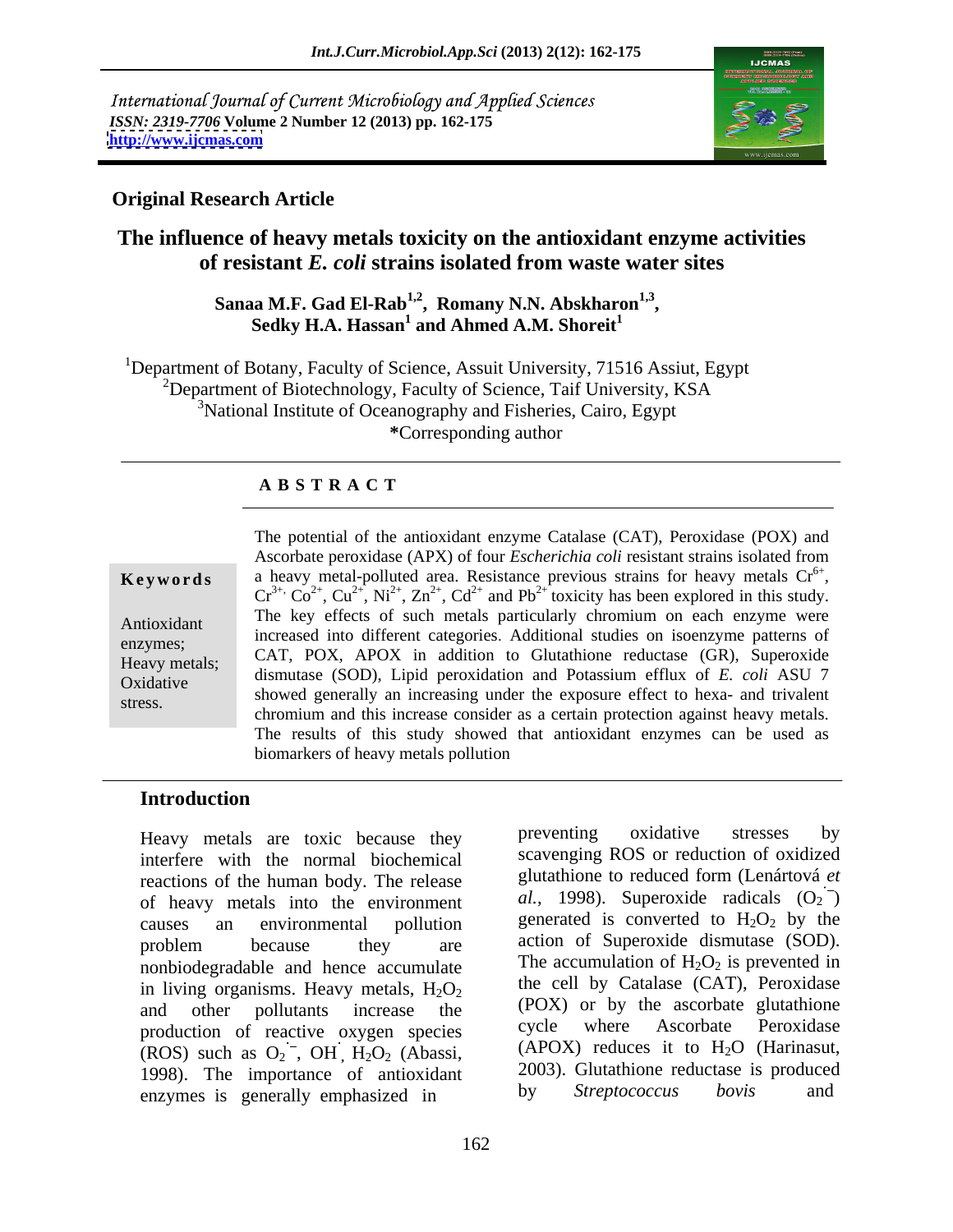associated cellular  $K^+$  efflux has been extensively reported for the yeast glycerophosphate was reduced to Avery, 1997). adjusted to 6.0 to limit metal

The objectives of this work are isolation and identification strains of *Escherichia*  **Determination of bacterial proteins of** *coli*, testing the resistance of these strains  $E$ , *coli* ASU  $7$ to different heavy metals and the influence peroxidation and  $K^+$  efflux of *Escherichia* medium containing different

#### **Isolation and identification of** *E. coli* **isolates** isolates and **isolates** solution NaCl 0.9% then dried at 50 °C

samples by MPN techniques using lactose broth medium at 37 ºC for 48 hours (Mac Faddin, 1985). Positive presumptive tubes to the method adopted by (Lowry et al., showed acid and gas. The purified isolates 1951). Assay the activity of antioxidant were confirmed on E.M.B agar medium. randomly, preserved on nutrient agar for further studies and identified according to

## **Examination of heavy metal resistance**

overnight isolates were growing in tris mM EDTA, 0.1% W/V minimal broth medium and assayed of polyvinylpyrrolidone (PVP) and 0.1% their resistance on agar plates cotaining heavy metal salts  $Cr^{6+}$  (1 & 2 ppm),  $Cr^{3+}$ 

*Selenomonas ruminantium* as a result of  $(20)$  ppm,  $Co^{2+}$   $(20, 25 \& 40)$  ppm,  $Cu^{2+}$ mercury stress to eliminate the toxic effect  $(10 \& 20)$  ppm,  $Ni^{2+}$   $(10, 25 \& 50)$  ppm, of oxidized glutathione (Lenártová *et al.*,  $Zn^{2+}$  (100) ppm, Cd<sup>2+</sup> (50 & 100) ppm,<br>1998). Cadmium and copper increased Pb<sup>2+</sup> (100 & 200) ppm (Mergeay, 1995; plasma membrane permeabilization, with Versalovic, 2011) . In the case of lead  $^+$  efflux has been toxicity test, the amount of sodium  $\beta$ -*Saccharomyces cerevisiae* (Howlett and 0.0125g/l, tris buffer was omitted and pH  $2^+$  (20, 25 & 40) ppm, Cu<sup>2+</sup>  $2+$  $Zn^{2+}$  (100) ppm, Cd<sup>2+</sup> (50 & 100) ppm,  $2^+$  (50 & 100) ppm,  $Pb^{2+}$  (100 & 200) ppm (Mergeay, 1995; glycerophosphate was reduced to adjusted to 6.0 to limit metal complexations and precipitations.

## *E. coli* **ASU 7**

of heavy metals particularly chromium on Two hundred µl (0.9 at O.D 600 nm) of *E*. antioxidant defense system, lipid *coli* ASU 7 was cultivated in tris minimal  $^+$  of  $F$ scherichia modum containing different efflux of *Escherichia coli* resistant strains concentrations (0 , 1, 5, 10; 0, 20, 30, 40 **Materials and Methods respectively**. The bacterial cells were *E. coli* was enumerated from wastewater boiled for 1 hour in 10 ml 0.1 N NaOH. Metalic green isolates were selected PAGE. Two hundred µl (0.9 at O.D 600 Bergey's manual (Bergey's manual of The individual heavy metal was added systematic bacteriology, 2005). after 3 h of incubation. After incubation, **for the potent strains of** *E. coli* and ground with mortar & Pestle in liquid Two hundred µl (0.9 at O.D 600 nm) of Phosphate buffer (PH 7.5) containing 2 the following concentrations of different centrifuged at 10,000 x g for 10 min at medium containing different ppm)  $Cr^{6+}$  and  $Cr^{3+}$  incubated at 37 °C with agitation at 150 rpm for 12 hr, centrifuged at 10.000 rpm and the pellet was washed three times with saline solution NaCl 0.9% then dried at 50  $^{\circ}$ C over night. The dried cells (0.05g) were boiled for 1 hour in 10 ml 0.1 N NaOH. After cooling, the total proteins content in the supernatant were determined according to the method adopted by (Lowry *et al.*, 1951). Assay the activity of antioxidant enzymes and their visualization by native nm) of *E. coli* ASU 7 was grown in tris liquid minimal medium for 24 hr at 37 ºC. about (0.05g) cells were harvested, washed three times with saline solution NaCl 0.9% nitrogen by using 50 mM Potassium  $mM$  EDTA,  $0.1\%$  W/V polyvinylpyrrolidone (PVP) and 0.1% W/V ascorbic acid. The extract was 4°C and the supernatant was used for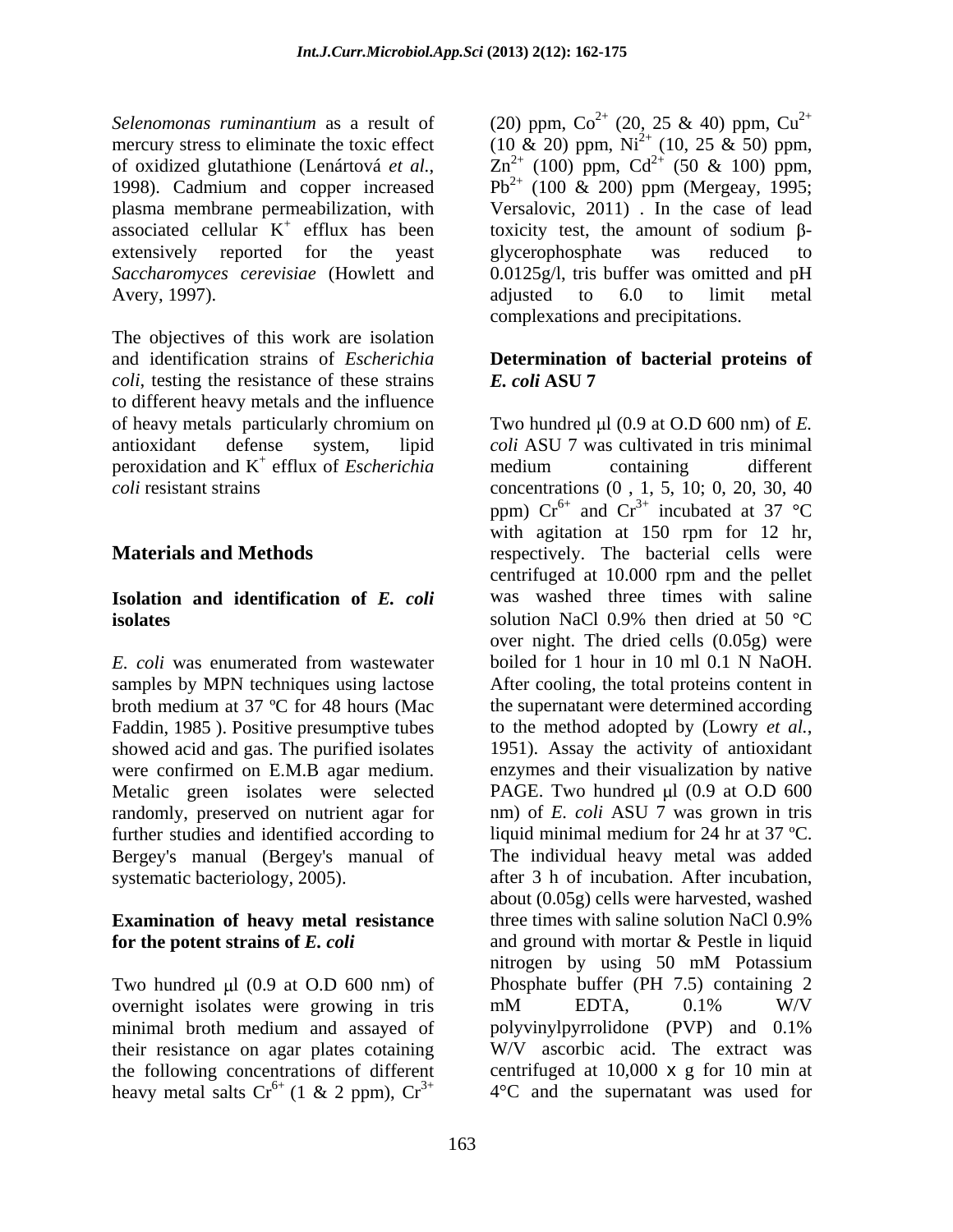measuring the activity of antioxidant enzymes. Native PAGE in 7.5 % gel was Lee, 2006): carried out by the method of Davis (Davis, 1964). A hundred  $\mu$ g of proteins were  $A$ loaded. 50 volt was applied during electrophoresis for 8 hours.

*al.*, 1998) was employed for the assay of

Woodbury (Woodbury *et al.*, 1971). <br>Peroxidase (POX) activities were **Determination of Potassium efflux** determined by the increase in absorbance at 470 nm using the extinction coefficient Asset of Erlenmeyer flask containing 100  $(\epsilon$  = 26.6/mM/cm) (Cakmak and ml of tris minimal medium at Marschner, 1992). Isoenzyme gel was concentrations (0, 10 ppm and 0, 40 ppm) stained as described by Sidhu et al 1984 of  $Cr^{6+}$  and  $Cr^{3+}$  respectively, were (Sidhu *et al.*, 1984). Ascorbate peroxidase inoculated with 200 µl of preculture of (APOX) was assayed by the decrease in isolate. Erlenmeyer flask was incubated at absorbance at 290 nm (Dalton *et al.*, 1987) 37 °C with agitation at 150 rpm for 8 h. 5 using the extinction coefficient ( $\epsilon$  = ml aliquots were removed and centrifuged 2.8/mM/cm). Isoenzyme gel was stained as described by Mittler and Zilinskas (Mittler and Zilinskas, 1993). Glutathione deionized water. Extra-cellular  $K^+$  was reductase activity was determined by using measured during revealing times 3, 4 and the oxidation of NADPH at 340 nm 6 h by Jenway PFP7 flame photometer extinction coefficient ( $\epsilon = 6.2$  mM<sup>-1</sup> cm<sup>-1</sup>) (Williams, 1960). as described by Jiang and Zhang (Jiang and Zhang, 2002). Isoenzyme gel was stained according to the method of Kang et

using the extinction coefficient of  $(\epsilon =$ umol adenochrome/ min/mg protein. Trichloroacetic acid (TCA). The Isoenzyme gel was stained according to the method of Butow et al., 1997 (Butow *et al.*, 1997). All enzymes were calculated

according to the Beer Law (Whiteley and Lee, 2006):

Activity = 
$$
\Delta A \frac{V}{\varepsilon t v}
$$

A modified method of Abassi (Abassi *et* is the total volume of assay mixture, *v* is catalase by monitoring the decrease in coefficient in ml  $\mu$ mol<sup>-1</sup>and t the time in absorbance at 240 nm. Using the min. The units of enzyme activity per extinction coefficient ( $\epsilon = 39.4/\text{m}$ M/cm). mass of protein are referred to as the Isoenzyme gel was stained as described by specific activity and the amount of protein Where  $\Delta A$  is the change in absorbance, V the volume of the sample,  $\varepsilon$  the extinction and *t* the time in in the biomass.

### **Determination of Potassium efflux**

 $^{-1}$  cm<sup>-1</sup>) (Williams 1060)  $\text{cm}^{-1})$  (Williams, 1960).  $\frac{1}{1}$  (Williams 1060) ) (Williams, 1960). ml of tris minimal medium at respectively, were for 10 min and then the supernatant was diluted with 4 volumes of distilled deionized water. Extra-cellular K  $+$  was

### **Determination of lipid peroxidation**

al. (Kang *et al.*, 1999).<br>
SOD activity was assayed at 480 nm by<br>
SOD activity was assayed at 480 nm by<br>
SOD activity was assayed at 480 nm by<br>
SOD activity was assayed at 480 nm by determing the autoxidation of epinephrine broduct of lipid peroxidation. MDA (adenochrome) as described by Misra and content was determined with thio- Fridovich (Misra and Fridovich, 1972) barbituric acid (TBA) reaction. Briefly 4020  $M^{-1}$  cm<sup>-1</sup>). Activity is reported as liquid nitrogen in 5 ml 0.1% The level of lipid peroxidation was measured by determination of malondialdehyde (MDA) a breakdown 0.25 g of fresh cells was homogenized in liquid nitrogen in 5 ml 0.1% Trichloroacetic acid (TCA). The homogenate was centrifuged at 10,000 rpm for 5 min. To 1 ml aliquot of the supernatant 4 ml of 20% TCA containing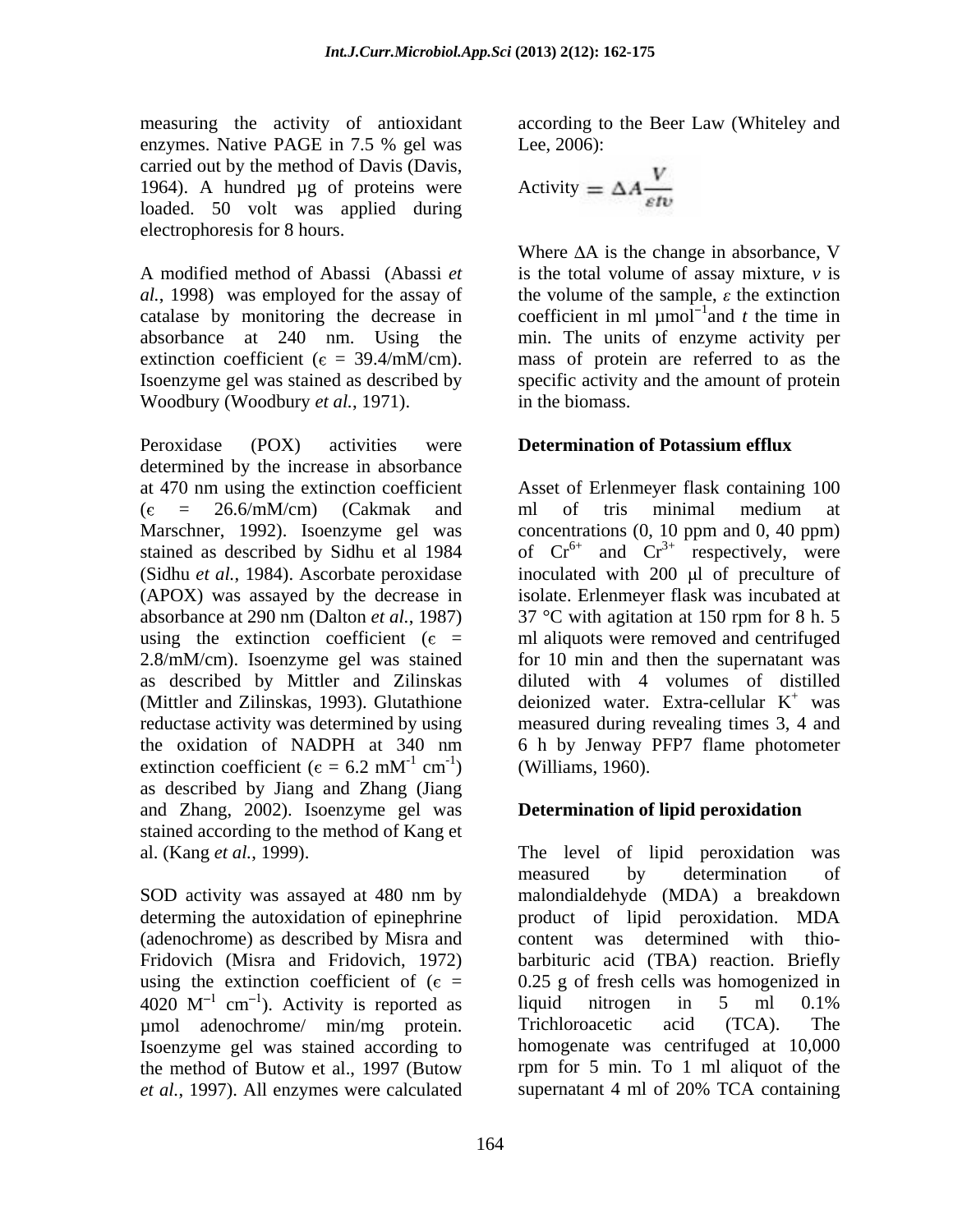immediately. The developed colour was extracted with 2 ml n-butanol and the absorbance was measured at 532 nm. The **Effect of**  $\mathbb{C}r^{\prime\prime}$  **and**  $\mathbb{C}r^{\prime\prime}$  and  $\mathbb{C}r^{\prime\prime}$  and  $\mathbb{C}r^{\prime\prime}$ level of lipid peroxidation was measured at revealing times 3, 4 and 8 h and<br>
The effect of  $Cr^{6+}$  and  $Cr^{3+}$  on protein expressed as nmol of MDA using an

All stained gels were densitometry scanned and analysis with The LabImage KAPELAN (Germany) for molecular weight determination and retention factor.

All experiments are repeated three times. Data were analyzed using one way analysis of variance (ANOVA) with differences determined using Duncan´s test by SPSS 10.0 software. Differences were considered to be significant among means  $\pm$ SE standard error (n=3) at a<br>uM chromium had a significant inhibitory probability of  $(P<0.05)$ .

Heavy metal resistance can be defined as the ability of microorganism to withstand<br>extinting of three entire intervals of examples the effect of heavy metals. Four resistance *E. coli* isolates ASU 3, 7, 8 and 18 were isolated to determine the CAT, POX and<br>Among all the metals, chromium (hexa APOX enzymes as described in Table (1); Isolate ASU 7 is the most resistant isolate to heavy metals. It is resistance to 200  $Cr^{3+}$  and 1 ppm of  $Cr^{6+}$ . The order of toxicity of the latter isolate is  $Cr^{6+} > Co^{2+} =$ 

0.5% TBA were added. The mixture was results obtained by Mergeay, 1995 and heated at 95 °C for 15 min and cooled hassen et al., 1998 (Mergeay, 1995; Hassen *et al.*, 1998; Hassen A., 1998).

### **Effect** of  $Cr^{6+}$  and  $Cr^{3+}$  on protein **content of** *E. coli* **ASU 7**

extinction coefficient of 155 mM cm<sup>-1</sup> content of E. con ASO 7 was studied as  $\frac{1}{1}$  content of *E. coli* ASU 7 was studied as (Zhao, 1994).<br>  $\begin{array}{c}\text{discrete in Fig. (1) The data described that} \\
\text{different concentrations of Cr<sup>6+</sup> were more.\n\end{array}$ 1D (2006) software produced by  $\frac{\partial u}{\partial x}$  indicated by the eddition of different Statistical analysis while the different concentration of Cr **Results and Discussion results and Discussion results** and **Discussion results** and **results** and **results** and **results** and **results** and **results** and **results** and **results** and **results** and **results** and **resu Heavy metal resistance on** *E. coli* **isolates** inhibitory effect in the serious and  $Cr^{3+}$  on protein on protein depicted in Fig. (1) The data described that were more toxic than  $Cr^{3+}$ . The protein content of *E*. *coli* ASU 7 expressed in ( $\mu$ g/g dry wt) was inhibited by the addition of different concentration of  $Cr^{6+}$ . It corresponds to . It corresponds to 32.3, 40 and 58.3% at 1, 5 and 10 ppm, while the different concentration of  $Cr^{3+}$ reached about 14.9%, 28.46% and 30.46% at 20, 30 and 40 ppm respectively. These results are in agreement with hassen et al. (Hassen *et al.*, 1998) who stated that heavy metals toxicity results mainly from their ability to denaturate protein molecule. Similarly Jianlong (Jianlong *et al.*, 2004) who concluded that concentration of 10 µM chromium had a significant inhibitory effect on protein biosynthesis, the percentage of inhibition reached about 32%, compared with the control experiment and higher chromium concentration resulted in more serious inhibitory effect.

#### **Effects of some heavy metals on the activities of three antioxidant enzymes (Cat, POX, APOX) of** *E. coli* **strains**

ppm of Pb<sup>2+</sup>, 100 ppm of  $\text{Zn}^{2+}$  and  $\text{Cd}^{2+}$ ,  $\text{POA}$  and APOA than other elements , 100 ppm of  $\text{Zn}^{2+}$  and  $\text{Cd}^{2+}$ , aspecially in F coli ASII 7. The  $2^+$  and  $C_d$ <sup>2+</sup> POX and APOX than other elements and  $Cd^{2+}$ ,  $\qquad \qquad$  especially in *E. coli* ASU 7. The ppm of Pb<sup>2+</sup>, 100 ppm of  $\text{Zn}^{2+}$  and  $\text{Cd}^{2+}$ ,  $\qquad \qquad \text{25 ppm of Ni}^{2+}$  especially in E. coli ASU 7. The , 20 ppm of  $\text{Co}^{2+}$ ,  $\text{Cu}^{2+}$ , expecting in E. contract the respectivities were ,  $Cu^{2+}$ , especially in E. contractivities were 25 ppm of Ni<sup>2+</sup>, 20 ppm of Co<sup>2+</sup>, Cu<sup>2+</sup>,<br>Cr<sup>3+</sup>and 1 ppm of Cr<sup>6+</sup>. The order of increased and classified into three The order of  $\frac{\text{prechange}}{\text{increased}}$  of enzymes detivates were ate is  $Cr^{6+} > Co^{2+} =$ <br>  $2^+ = 7r^{2+} > Pb^{2+}$  categories high (>1086), moderate (544 to  $Cu^{2+} = Cr^{3+} > Ni^{2+} > Cd^{2+} = Zn^{2+} > Pb^{2+}$ . Categories fight (>1000), inductance (344.10)  $= Zn^{2+} > Pb^{2+}$ . Categories mgn (>1000), moderate (511 to  $(106 \text{ to } 543)$ ) under stress of  $2^+$  > Pb<sup>2+</sup>. Categories fight (>1000), moderate (344 to<br>1085) and low (106 to 543) under stress of  $Cu^{2+} = Cr^{3+} > Ni^{2+} > Cd^{2+} = Zn^{2+} > Pb^{2+}$ .<br>
This finding comes in accordance to the  $(Cr^{6+} Cr^{3+} Co^{2+} Cu^{2+} Nu^{2+} Zn^{2+} & Cd^{2+}$ Among all the metals, chromium (hexa and trivalent) show the biggest element capable to increase the activities of CAT,  $(Cr^{6+}, Cr^{3+}, Co^{2+}, Cu^{2+}, Ni^{2+}, Zn^{2+} \& Cd^{2+},$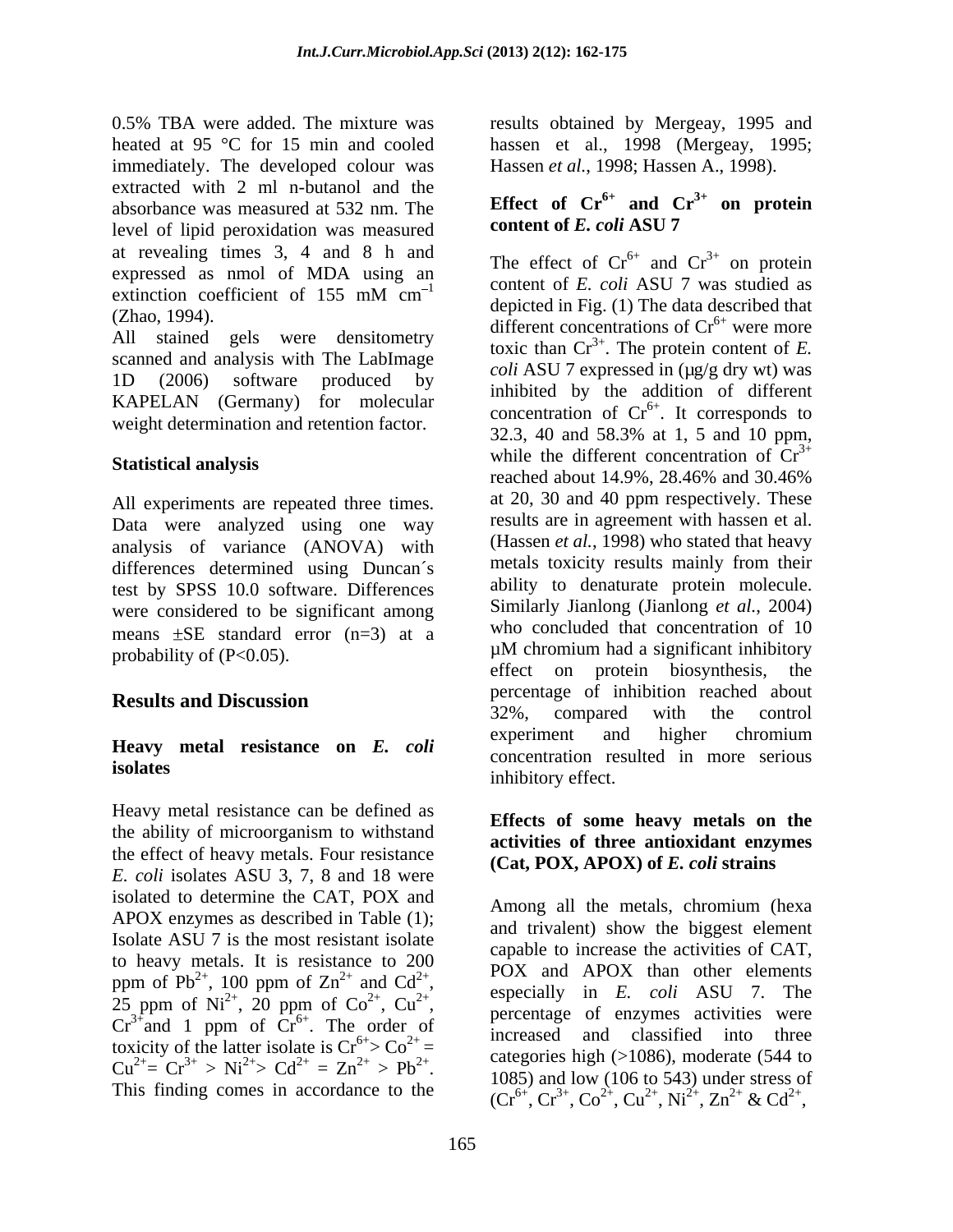|                | Heavy metals Resistance PPM (mM) |                 |                 |                 |           |                            |                     |           |  |
|----------------|----------------------------------|-----------------|-----------------|-----------------|-----------|----------------------------|---------------------|-----------|--|
| <b>Strains</b> |                                  |                 |                 |                 |           |                            |                     |           |  |
| <b>ASU</b>     |                                  |                 |                 |                 |           |                            |                     |           |  |
|                | $Ni2+$                           | Co <sup>2</sup> | $\mathbf{Zn}^2$ | Cd <sup>2</sup> | $Cu^{2+}$ | $\mathbf{Cr}^{\mathbf{o}}$ | $\mathbf{Cr}^{3+}$  | $Pb^{2+}$ |  |
|                |                                  |                 |                 |                 |           |                            |                     |           |  |
|                |                                  |                 |                 |                 |           |                            |                     |           |  |
|                | 50                               | 25              | 100             | 100             |           |                            | 25                  | 100       |  |
|                | (0.850)                          | (0.420)         | (1.52)          | (0.880)         | (0.15)    | (0.019)                    | (0.48)              | (0.48)    |  |
|                |                                  |                 |                 |                 |           |                            |                     |           |  |
|                | 25                               | 20(0.33)        | 100             | 100             | $\Omega$  |                            | 20                  | 200       |  |
|                |                                  |                 | (1.52)          | (0.88)          | (0.3)     | (0.019) (0.384)            |                     | (0.96)    |  |
|                | (0.425)                          | -6)             |                 |                 |           |                            |                     |           |  |
|                |                                  |                 |                 |                 |           |                            |                     |           |  |
|                | 25                               | 40              | 100             | 100             | $\Omega$  |                            | 20                  | 50        |  |
|                | (0.425)                          | (0.672)         | (1.52)          | (0.88)          | (0.3)     | (0.019) (0.384)            |                     | (0.24)    |  |
| 18             |                                  | 40              | 100             |                 | $\Omega$  |                            | 20                  | 200       |  |
|                |                                  |                 |                 | 50(0.44)        |           |                            |                     |           |  |
|                | (0.170)                          | (0.672)         | (1.52)          |                 | (0.3)     |                            | $(0.038)$ $(0.384)$ | (0.96)    |  |

**Table.1** Response of *E.coli* resistant strains to different concentrations of heavy metals

 $Pb^{2+}$  as described in Table (2). The FIG (2) described the zygogram of nativeactivity of enzymes were  $\mu$ mol / min<sup>-1</sup> / gm  $PAGE$  of catalase, The data revealed protein. Peroxidases are widely accepted multiple forms under different stress as 'stress enzymes' (Gaspar, 1991). concentrations of  $Cr^{6+}$  (1 and 5 ppm) and Increasing the activity in peroxidase has  $Cr^{3+}$  (20 and 30 ppm). For CAT activity, been documented under a variety of there was only a single band in control, stressful conditions such as Drought-stress while two or three bands under stress of 1 (Zhang and Kirkham, 1994) and under or 5 ppm of  $Cr<sup>6+</sup>$ , respectively In case of toxic levels of Al, Cu, Cd, Zn (Chaoui *et al.*, 1997; Shah *et al.*, 2001; Hussein, 2013). treatments with 15 to 30 fold more than

## **isoenzyme patterns of CAT, POX,** APOX, GR and SOD for 30 min increased CAT for 10 fold.

subjected to auto-oxidation or enzymatic oxidation, resulting in the formation of reactive intermediates, mainly radicals that react with oxygen, producing the well scavenging of ROS (Kang *et al.*, 1999; Sharma, 2012). Catalases are involved as one of the mechanisms used to protect cells against the damage caused by ROS to cellular components including nucleic

**Effect of Cr<sup>6+</sup> and Cr<sup>3+</sup> on activities and al., 2005) stated that the exposure of <b>isoenzyme** natterns of CAT POX *Xanthomonas campestris* to 75  $\mu$ M CdCl<sub>2</sub> B<sup>2</sup>) as described in Table (2). The FIG (2) described the zygogram of native-<br>protidinate consideration. Peroxideass are widely accepted the multiple forms under different stress<br>as 'stress expans' (Gaspar, 1991). Concen concentrations of  $Cr^{6+}$  (1 and 5 ppm) and  $Cr^{3+}$  (20 and 30 ppm). For CAT activity, , respectively. In case of  $Cr^{3+}$  two isoenzymes were appeared and the intensity of bands was increased in all control. Banjerdkij et al., (Banjerdkij *et al.*, 2005) stated that the exposure of *Xanthomonas campestris* to 75 μM CdCl<sub>2</sub> for 30 min increased CAT for 10 fold.

Heavy metals such as chromium are Changes of POX activity and isozyme known reactive oxygen species (ROS). <br>Antioxidant enzymes play a great role for revealed multiple forms of peroxidase Changes of POX activity and isozyme patterns under environmental stresses have been suggested as indicators for biotic or a biotic stresses (Lee, 1997; PAKNIYAT, 2010; Tian *et al.*, 2012). Fig (3) shows the zygogram of native-PAGE of POX. It revealed multiple forms of peroxidase under different stress concentrations of  $Cr^{6+}$  (1, 5 and 10 ppm) and  $Cr^{3+}$  (20, 30 and 40 ppm). There was only a single enzyme band of POX III for peroxidase activity in the control, 1ppm of  $Cr^{6+}$  and and 30 ppm of  $Cr^{3+}$  but two isoenzymes of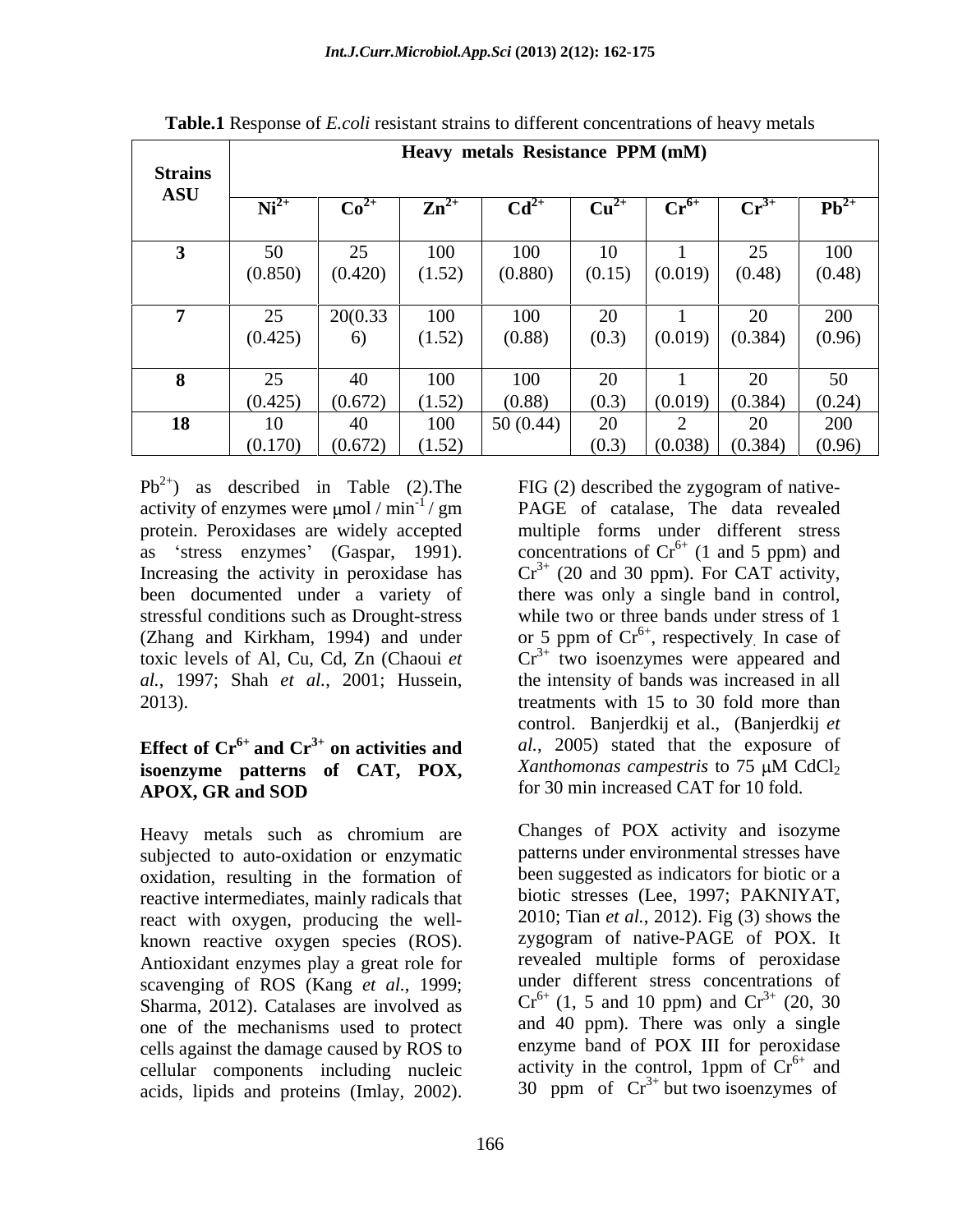POX III and POX II appear under stress of than control. (Lee and Shin, 2003) 10 ppm of  $Cr^{6+}$  and 40 ppm of  $Cr^{3+}$  also two isoenzymes of (POX III and POX I) increased after cadmium treatments in appear under 5 ppm of  $Cr^{6+}$ . Intensity of bands was increased in all treatments with subsetingular eductase is needed to half to two and half fold more than control. The level of POX III isozyme glutathione from oxidized glutathione patterns in marine alga *Nannochsloropsis*  (Kushkevych *et al.*, 2011), as the latter has *oculata* to Cd stress were increased been shown to be toxic, and this key role notably by enhanced band intensity (Lee has been demonstrated by analysis of and Shin, 2003). Fig (4) depicts the fungi mutants lacking the enzyme (Grant zygogram of native-PAGE of ascorbate *et al.*, 1998). Fig (5) shows the zygogram peroxidase under the above stress of native-PAGE of glutathione reductase concentrations of  $Cr^{6+}$  and  $Cr^{3+}$ . Our result depicted that only a single enzyme band reduction of oxidized glutathione under was appeared and its intensity increased in the above stress concentrations of  $Cr^{6+}$ , was appeared and its intensity increased in the above stress concentrations of  $Cr^{6+}$ ,<br>all treatments with two to four fold more  $Cr^{3+}$ . There were two isoenzymes bands

and  $40$  ppm of  $Cr^{3+}$  also observed that APOX isoenzyme was also observed that APOX isoenzyme was . Intensity of marine alga *Nannochloropsis oculata*. and  $Cr^{3+}$ . Our result which catalyses the NADPH-dependent glutathione reductase is needed to maintain a high ratio of reduced

**Figure.1** Toxic effect of  $Cr^{6+}$  and  $Cr^{3+}$  on the total protein content of *E. coli* ASU7



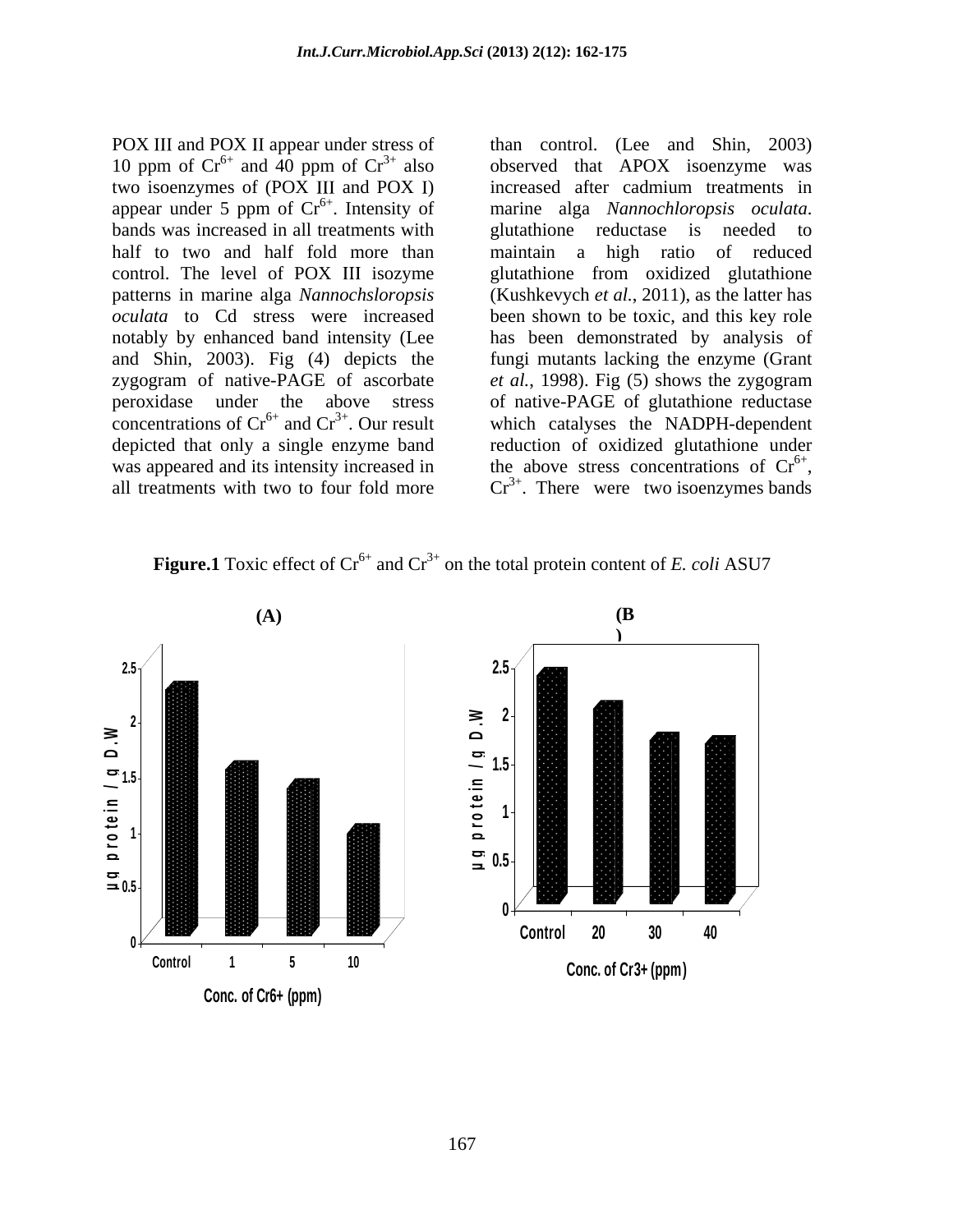**Table.2** The effect of heavy metals  $(Cr^{6+}, Cr^{3+}, Co^{2+}, Cu^{2+}, Ni^{2+}, Zn^{2+}, Cd^{2+} \& Pb^{2+})$  on the  $2^+$  & Pb<sup>2+</sup>) on the  $2^+$ ) on the activity of antioxidant enzymes (Cat, POX & APOX) produced by different strains of *E. coli* ASU (3, 7, 8, 18).

| <b>Strain</b>                                                                                                                               |  |  |
|---------------------------------------------------------------------------------------------------------------------------------------------|--|--|
| Peroxidase †<br><b>Peroxidase</b> †                                                                                                         |  |  |
| Contr   0.584a (100)   1.449a (100)   47.33a ±0.6 (100)<br>ASU 3                                                                            |  |  |
| $Cr^{6+}(1)$ 0.019 $\frac{1}{3.620}$ (619.8** $\frac{1}{2.8}$ b +0.13 (194*) $\frac{1}{534.9}$ c +0.23 (1130*                               |  |  |
| $Cr^{3+}(25)$ 0.48 1.907a (326*) 1.77a +0.02 (119.6* 102.3c +2.06 (215*)                                                                    |  |  |
| $Co^{2+}(2)$ 0.42 6.928d (1186***4.839c +0.2 (334*) 2.59.5b +3 (548**                                                                       |  |  |
| $Cu^{2+}(1)$ 0.15 6.140cd (1051**) 0.898a +0.1 • [61.9] 666.3d +62 (1407*                                                                   |  |  |
| $Ni^{2+}$ 0.85 5.650c (967**) 2.71b+0.1 (187*) 122a +48 (257*)                                                                              |  |  |
| $Zn^{2+}(1 \t 1.52 \t 1.415a \t (242^*) \t 0.398a \t 2.05a + 2.6 \t 2.05a + 2.6$                                                            |  |  |
| $Cd^{2+}(1 \t 0.88 \t 0.543 \t 0.543 \t 0.92.91 \t 0.912a \t 24.6a + 3.4 \t 0.912a$                                                         |  |  |
| $Pb^{2+}(1 \t 0.48 \t 1.002a \t (171*) \t 1.67a+0.03 \t (115.8*) \t 37.9a+1.9 \t 801$                                                       |  |  |
| Contr $0.488a$ (100) $0.257c$ (100) $18.967a + 2$ (100)<br><b>ASU 7</b>                                                                     |  |  |
| $Cr^{6+}(1)$ 0.019 2.318b (408*) 2.82a +0.1 (1097* 194.99d +8.1 (1028*                                                                      |  |  |
| $Cr^{6+}(5)$ 0.096 6.648d (1134** 6.52a +0.5 (2540* 134.6bc +19 (709**                                                                      |  |  |
| $-$ 3.75a +0.03 (1463* 583.33e +60 (3086*<br>$Cr^{6+}(10 \ 0.19$                                                                            |  |  |
| $Cr^{3+}(20)$ 0.38 2.77c +0.2 (570**) 0.75a (294*) 29.83a +0.7 (192.9*                                                                      |  |  |
| $Cr^{3+}(30)$ 0.57 11.6e +0.6 (1968** 1.317a (512*) 129.2bc +4 (657**                                                                       |  |  |
| $-$ 6.87a +0.5 (2675* 169.41cd +7 (866**<br>$Cr^{3+}(40)$ 0.76                                                                              |  |  |
| $Co^{2+}(2)$ 0.33 6.15c +0.5 (1276** 0.47a +0.01 (186*) 27.42a +0.2 (144*)                                                                  |  |  |
| $CU^{2+}(2)$ 0.31 $1.05a + 0.3$ (215 <sup>*</sup> ) 1.94d + 0.2 (757 <sup>**</sup> 170.42cd (898 <sup>**</sup>                              |  |  |
| Ni 0.42 3.91d $(801^{**})$ 1.33b +0.16 $(521^*)$ 1.03.37b +6.8 $(544^{**})$                                                                 |  |  |
| $7n^{2+}(1 \t 0.31 \t 2.01ab \t (411*) \t 0.337a \t (134*) \t 26.86a+0.2 \t (141*)$                                                         |  |  |
| $Cd^{2+}(1 \t 0.88 \t 1.98ab \t (405*) \t 0.59b + 0.03 \t (233*) \t 106.49b + 1.7 \t (561**$                                                |  |  |
| $Ph^{2+}(2)$ 0.96 1.61ab (329*) 0.407c (161*) 128.29bc (676**                                                                               |  |  |
| Contr $\begin{bmatrix} 0.613a & (100) & 0.478a & (100) & 65.133ab & (100) \end{bmatrix}$<br><b>ASU 8</b>                                    |  |  |
| $Cr^{6+}(1)$ 0.019 3.463b $(564.9^{**}$ 9.52b +1 $(1993^*$ 253.93d +7 $(389.9^*)$                                                           |  |  |
| $Cr^{3+}(20 \t038 \t5373c \t(877**) \t0355a \t\t e \t1946a+08 \t0301$                                                                       |  |  |
| $Co^{2+}(4 \t 0.67 \t 1.323a \t (215*) \t 0.509a \t (106*) \t 1.02.63ab \t (157*)$                                                          |  |  |
| $CU^{2+}(2 \t 0.31 \t 1.427a \t (323*) \t \overline{0.351a}$ $\bullet$ $123.23c + 2.8$ (189 <sup>*</sup> )                                  |  |  |
| $Ni^{2+}(25 \t 0.42 \t 12.76d \t (2082^{**} \t 0.872a \t (182^{*}) \t 105.93b + 0.6 \t (162^{*})$                                           |  |  |
| $7n^{2+}(1 \t 1.52 \t 1.483a \t (241*) \t 1.243a \t (260*) \t 1.7a +0.3 \t 1.2611$                                                          |  |  |
| $Cd^{2+}(1 \quad 0.88 \quad 2.637a \quad (430*) \quad 1.607a \quad (336*) \quad 65.133b + 5.8 \quad (157*)$                                 |  |  |
| $Ph^{2+}(5)$ 0.24 1.479a (241*) 1.723a (360*) 83.83a +1.1 (128*)                                                                            |  |  |
| Control $0.775a$ (100) $0.381a$ (100) $122.133a + 3$ (100)<br><b>ASU</b>                                                                    |  |  |
| $Cr^{6+}(2)$ 0.038 3.57a +0.2 (461.2*) $\left[6.54c + 0.2\right]$ (1818* 273.03b +3.2 (223.5*                                               |  |  |
| $Cr^{3+}(20 \t0.38 \t1.89c \t(245)) \t0.101a \t(126)) \t109.86a + 41$                                                                       |  |  |
| $Co^{2+}(4 \t 0.67 \t 0.04 \t 0.5931 \t 0.391a \t (202*) \t 94.96a + 2.4 \t 177.751$                                                        |  |  |
| $CU^{2+}(2)$ 0.31 $\left[1.73a+0.1\right]$ (223*) 0.828b (317*) 395.16c (291*)                                                              |  |  |
| $Ni^{2+}(10 \t 0.17 \t 2.51b \t (325*) \t 0.919b \t (341*) \t 318.43b \t (260*)$                                                            |  |  |
| $Zn^{2+}(1\quad 1.52 \quad 0.41a \quad \bullet 52.91 \quad 0.27a + 0.03 \quad \bullet \quad 28.43a + 0.8 \quad \bullet$                     |  |  |
| $Cd^{2+}(5)$ 0.44   2.76b (356*)   0.08a (120*)   78.33a +3<br>$\frac{Ph^{2+}(2)}{96}$ 0.96 2.7b (349*) 0.11a (128*) 31.65a +0.92 $\bullet$ |  |  |
|                                                                                                                                             |  |  |

The ANOVA was carried out by using SPSS  $10.0$  comparisons among means  $\pm$ SE standard error (n=3), different letters show significance according to Duncan test ( $P<0.05$ ).

\*\*\* High activity %  $(>1086)$  \*\* Moderate activity %  $(544 \text{ to } 1085)$  \* Low activity %  $(106 \text{ to } 1085)$ 543). - No activity  $\bullet$  [ ] Data represent activity less than control [< 100].

Data in Parenthesis represent % of Catalase, Peroxidase and A scorbate Peroxidase.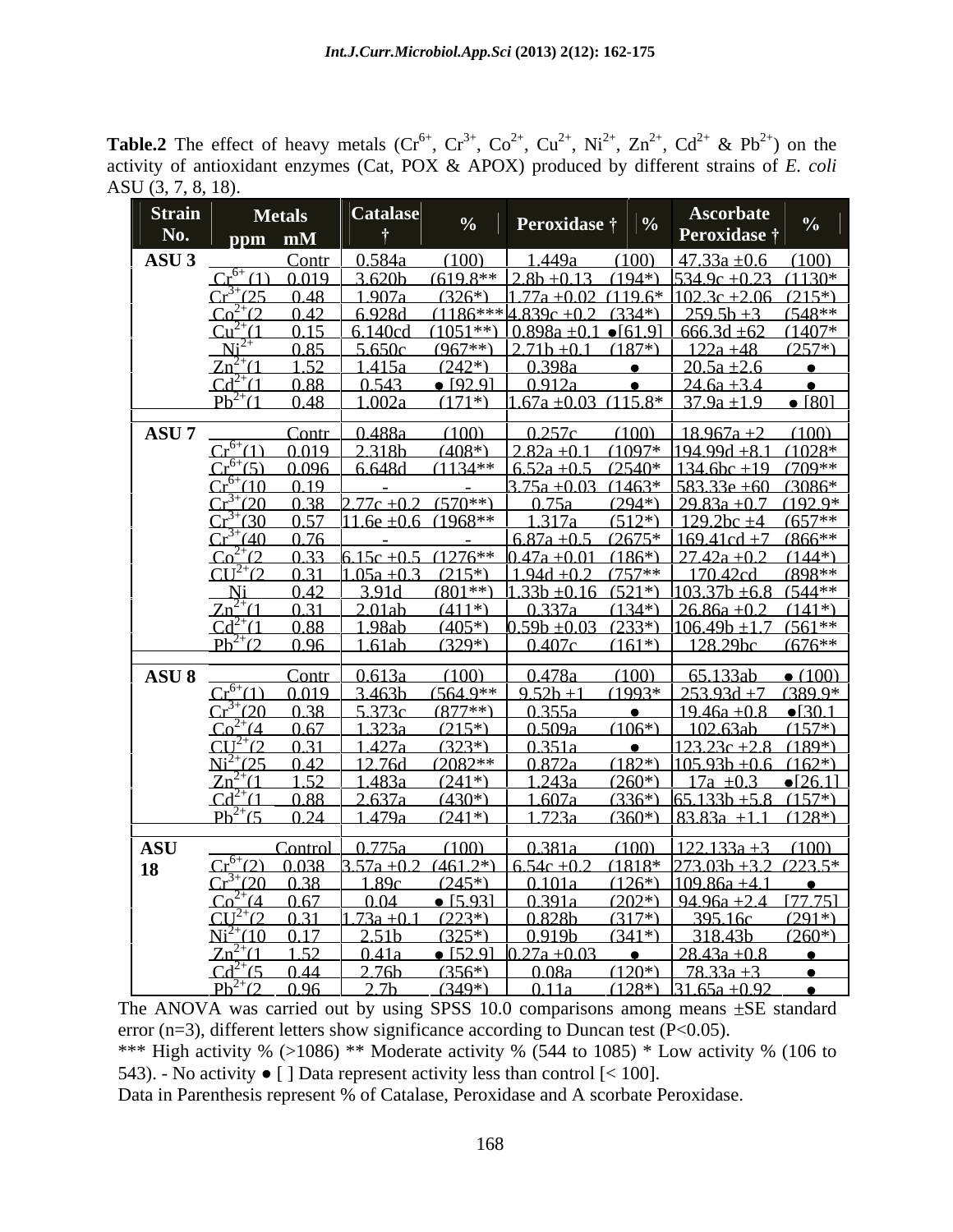**Figure.2** Percentage of catalase under stress of 1, 5 ppm  $Cr^{6+}$  and 20, 30 ppm  $Cr^{3+}$  (A) and 20, 30 ppm  $Cr^{3+}({\bf A})$ Native PAGE (7.5 %) of catalase activity of *E. coli* ASU 7, (1) Control; (2) 1 ppm  $Cr^{6+}$ ; (3) 5 ppm  $Cr^{6+}$ ; (4) 20 ppm  $Cr^{3+}$ ; (5) 30 ppm  $Cr^{3+}$ ; respectively **(B)**. ( $\rightarrow$ ) Arrowheads point at some of the new bands that appeared during stress of hexa- or trivalent chromium.



**Figure.3** Percentage of peroxidase under stress of 1, 5, 10 ppm  $Cr^{6+}$  and 20, 30, 40 ppm  $Cr^{3+}$ and 20, 30, 40 ppm  $Cr^{3+}$ **(A)** Native PAGE (7.5 %) of peroxidase activity of *E. coli* ASU 7, (1) Control; (2) 1 ppm  $Cr^{6+}$ ; (3) 5 ppm  $Cr^{6+}$ ; (4) 10 ppm  $Cr^{6+}$ ; (5)20 ppm  $Cr^{3+}$ ; (6) 30 ppm  $Cr^{3+}$ ; (7) 40 ppm  $Cr^{3+}$ , ; (6) 30 ppm  $Cr^{3+}$ ; (7) 40 ppm  $Cr^{3+}$ , ; (7) 40 ppm  $\widehat{\text{Cr}}^{3+}$ , respectively  $(B)$ .  $(\rightarrow)$  Arrowheads point at some of the new bands that appeared during stress of hexa- or trivalent chromium.

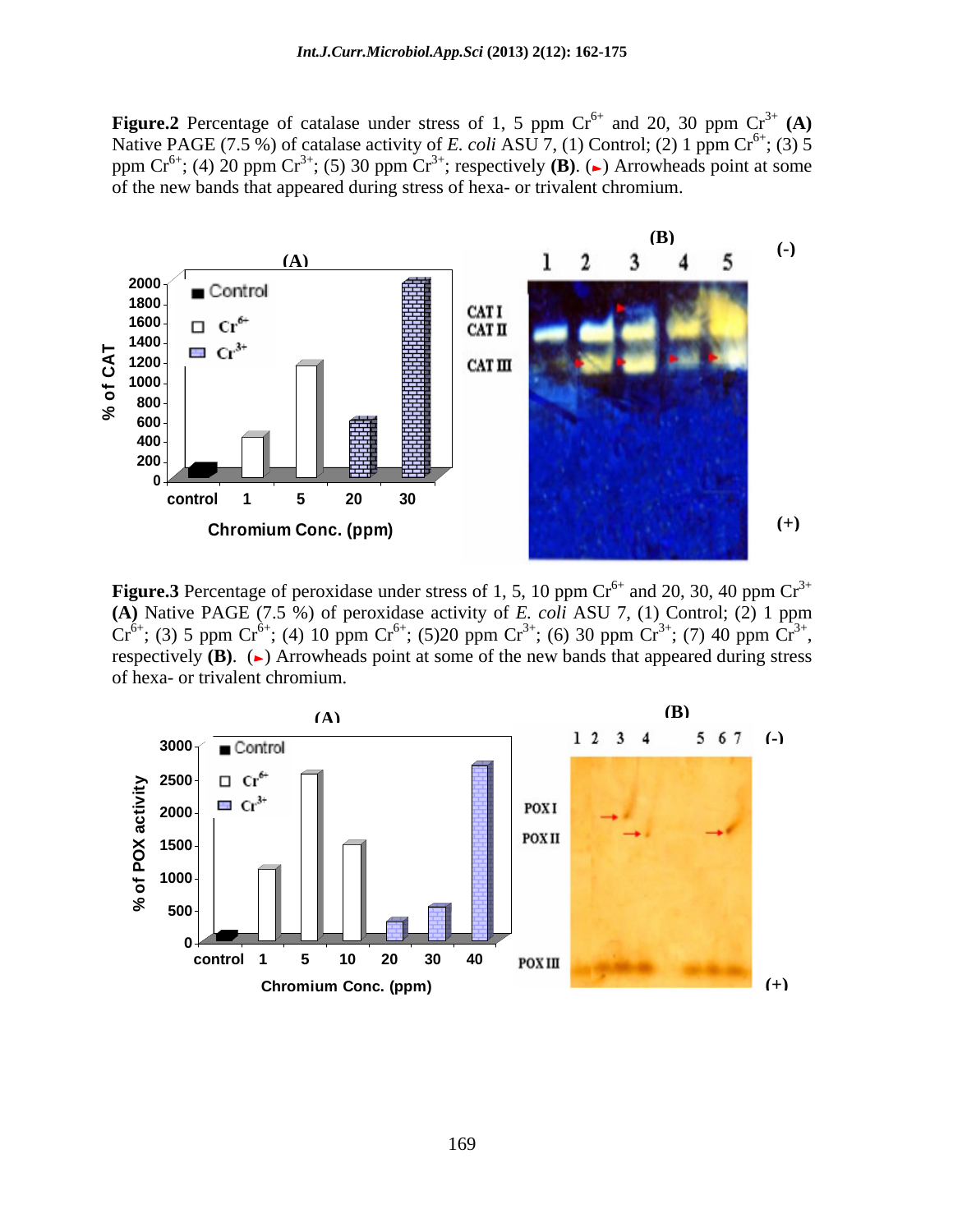**Figure.4** Percentage of ascorbate peroxidase under stress of 1, 5 and 10 ppm  $Cr^{6+}$  and 20, 30 and 20, 30 and 40 ppm  $Cr^{3+}$  (A). Native PAGE (7.5 %) of ascorbate peroxidase activity of *E. coli* ASU 7. (1) Control ; (2) 1 ppm  $Cr^{6+}$ ; (3) 5 ppm  $Cr^{6+}$ ; (4) 10  $Cr^{6+}$  ppm; (5) 20 ppm  $Cr^{3+}$ ; (6) 30 ppm  $Cr^{3+}$ ; (7) 40 ppm  $Cr^{3+}$ ; respectively **(B).** ( $\rightarrow$ ) Arrowheads point at some of the new bands that appeared during stress of hexavlent or trivalent Chromium.



**Figure.5** Percentage of glutathione reductase under stress of 1, 5 and 10 ppm  $Cr<sup>6+</sup>$  and 20, 30 and 40 ppm  $\mathrm{Cr}^{3+}$  (A). Native PAGE (7.5 %) of glutathione reductase activity of *E. coli* ASU 7. (1) Control ; (2) 1 ppm  $Cr^{6+}$ ; (3) 5 ppm  $Cr^{6+}$ ; (4) 10 ppm  $Cr^{6+}$ ; (5) 20 ppm  $Cr^{3+}$ ; (6) 30  $(5)$  20 ppm  $Cr^{3+}$ ; (6) 30 ; (6) 30 ppm  $Cr^{3+}$ ; (7) 40 ppm  $Cr^{3+}$ , respectively **(B).** ( $\rightarrow$ ) Arrowheads point at some of the new bands that appeared during stress of hexa- or trivalent chromium.

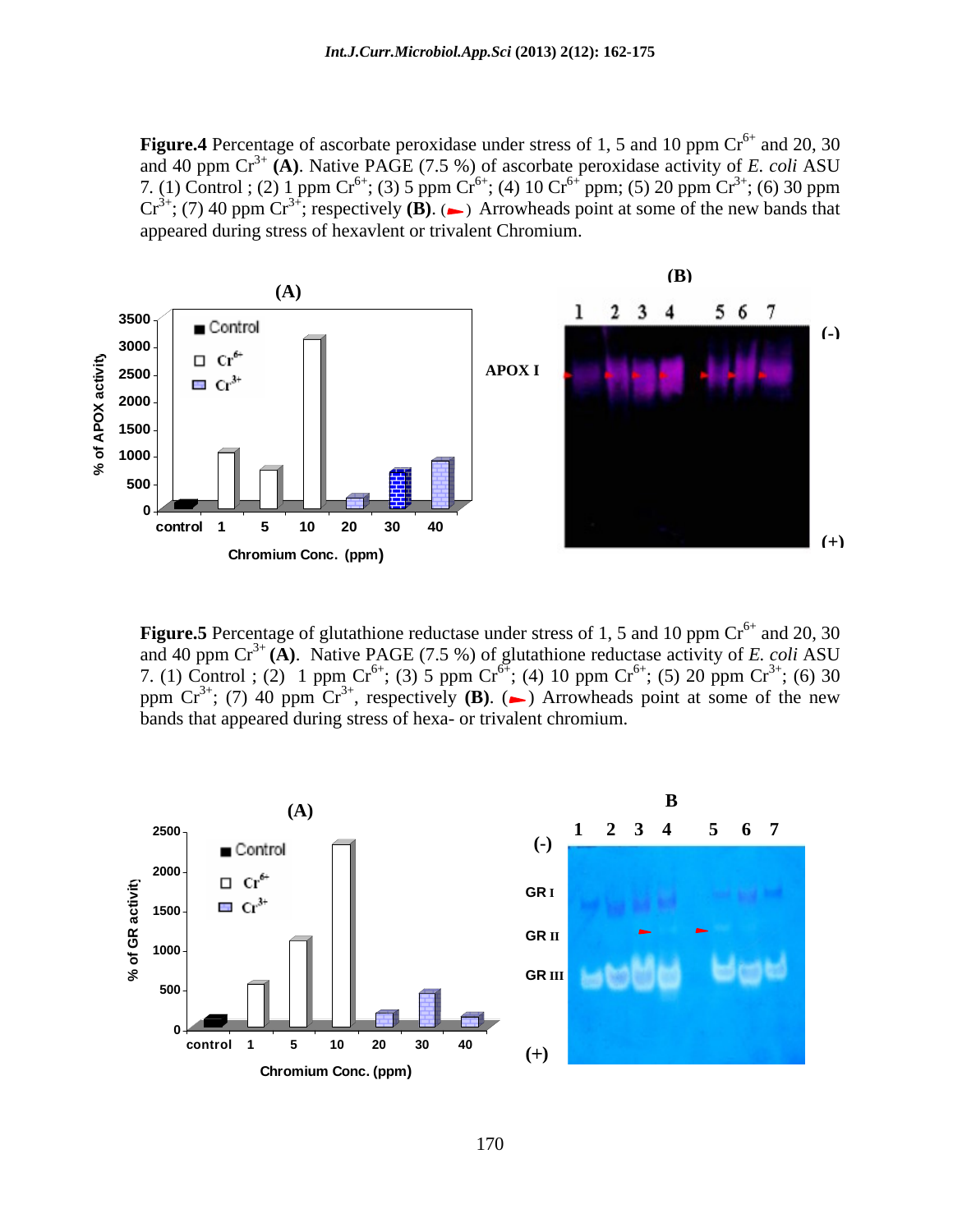**Figure.6** Percentage of superoxide dismutase activities under stress of 20, 30 and 40 ppm Cr3+ **(A)**. Native PAGE (7.5 %) of superoxide dismutase activity of *E. coli* ASU 7. Lane 1 Control ; Lane 2, 1 ppm  $Cr^{6+}$ ; Lane 3, 5 ppm  $Cr^{6+}$ ; Lane 4, 10 ppm  $Cr^{6+}$ ; Lane 5, 20 ppm ; Lane 5, 20 ppm  $Cr^{3+}$ ; Lane 6, 30 ppm  $Cr^{3+}$ ; Lane 7, 40 ppm  $Cr^{3+}$ , respectively **(B)**.



**Figure.7** Lipid peroxidation (A) and Potassium Efflux (B) under  $Cr^{6+}$  and  $Cr^{3+}$  stress of 40 and 10 ppm, respectively, at different times.

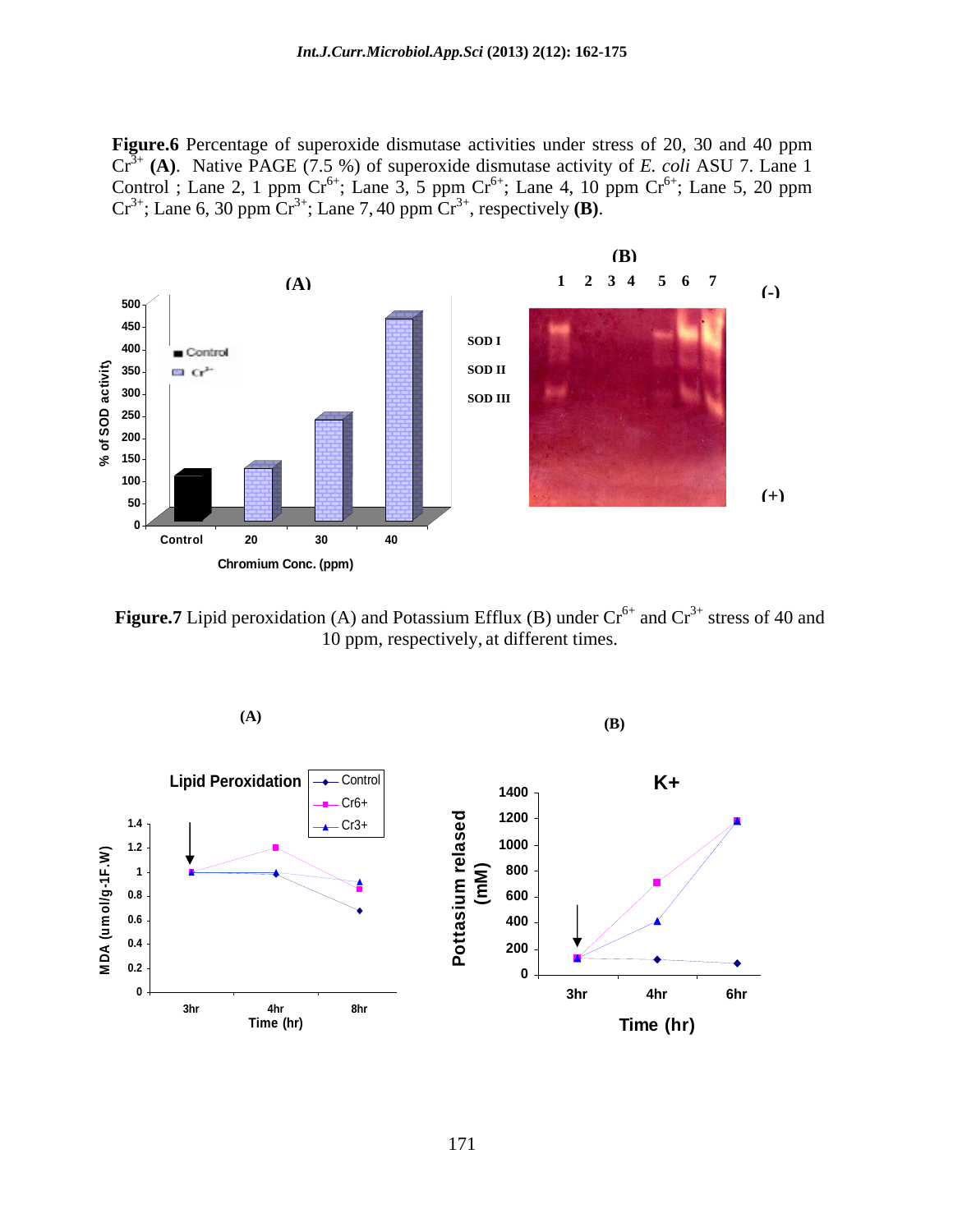bands were appeared under stress of 10,  $\frac{7A}{B}$ . Fig (7B) shows that the release k<sup>+</sup> 20 ppm of Cr<sup>6+</sup>, Cr<sup>3+</sup>, respectively. The was markedly higher in Cr<sup>6+</sup> (10 ppm) *Streptococcus bovis* and *Selenomonas* 

Fig (6) shows the zygogram of native above stress concentrations of  $Cr<sup>6+</sup>$  and which, Heavy metals affect lipid Banjerdkij et al., (2005) who stated that MDA. increased with two to 10% fold more than

Hexa-and trivalent chromium increase lipid peroxidation and  $K^+$  efflux in E. coli **References** + efflux in *E. coli* ASU7. Lipid peroxides are unstable and decompose to form a complex series of compounds including reactive carbonyl compounds. Polyunsaturated fatty acid peroxides generate malondialdehyde fruits. Scientia Horticulturae, 74(3):183- (MDA) and 4-hydroxyalkenals (HAE) 194. Available from upon decomposition. Measurement of malondialdehyde and 4-hydroxyalkenals has been used as an indicator of lipid  $\frac{38(98)(00077-6)}{238(98)(00077-6)}$  DOI 10.1016/s0304peroxidation (van Ginkel and Sevanian, 1994). Lipid peroxidation was evaluated Abassi, N.A., Kushad, M. M. and Endress, A. as MDA production. The concentrations of

GR I and GR III represent in control, 1, 5 (10 ppm) and (40 ppm) of  $Cr^{6+}$  and  $Cr^{3+}$ , ppm of  $Cr^{6+}$  and 30, 40 ppm of  $Cr^{3+}$  but respectively increased MDA production three isoenzymes GR I, GR II and GR III  $\qquad$  during different time 3, 4 and 8 h (Fig. 20 ppm of  $\widehat{\text{Cr}}^{\delta+}$ ,  $\text{Cr}^{3+}$ , respectively. The was markedly higher in  $\text{Cr}^{6+}$  (10 ppm) intensity of enzyme bands increased with more than  $Cr^{3+}$  (40 ppm) compared with 10 to 30 fold more than control. Lenartova control in different times 3, 4 and 6 h. et al., (Lenártová *et al.*, 1998) reported that (Halliwell and Gutteridge, 1991) stated glutathione reductase was produced by that toxicity of heavy metals to higher *ruminantium* under mercury stress. The observations of elevated levels of lipid PAGE of Superoxide dismutase under the previous work (Hassan *et al.*, 2008) in  $Cr^{3+}$ . In case of  $Cr^{6+}$ , SOD was inhibited peroxidation and plasma membrane , SOD was inhibited by all concentrations, this agreed with permeabilization, leading to an increase in cadmium failed to increase the level of reported that the toxicity of transition total SOD activity in *Xanthomonas*  metals caused lipid peroxidation and *campestris*. There were three isoenzymes cellular K + efflux in *Saccharomyces*  band of SOD I, II, III in all treatments of *cerevisiae* resulting in loss of function and  $Cr^{3+}$ . The intensity of enzyme bands membrane integridity. and  $Cr^{3+}$ , (10 ppm) and (40 ppm) of  $Cr^{6+}$  and  $Cr^{3+}$ ,<br>respectively increased MDA production 7A). Fig (7B) shows that the release  $k^+$  was markedly higher in  $Cr^{6+}$  (10 ppm) organisms has been inferred from peroxidation in metal exposed organism. These results are in agreement with our which, Heavy metals affect lipid peroxidation and plasma membrane (Howlett and Avery, 1997) membrane integridity.

control. This agreed with (Lenártová *et al.*,<br>1998) who considered that SOD is the first metals cause oxidative stress in *E. coli* and line of defense against the generation of antioxidant enzymes appear to play a toxic oxygen species activity. He shows pivotal role in combating oxidative stress that *Streptocococcus bovis* increased when that provide a protection to *E. coli*. Also incubated with 5  $\mu$ g Hg<sup>2+</sup> ml<sup>-1</sup> in anaerobic antioxidant enzymes, lipid peroxidation or aerobic conditions. and potassium efflux used as a biological The present study suggests that heavy metals cause oxidative stress in *E. coli* and monitor for heavy metals pollution.

### **References**

- Abassi, N.A., M.M. Kushad and A.G. Endress, 1998. Active oxygen-scavenging enzymes activities in developing apple flowers and 194. Available from <http://www.ingentaconnect.com/content/el> <s/03044238/1998/00000074/00000003/art0> 0077 <http://dx.doi.org/10>. 1016/ S0304- 238(98)00077-6. DOI 10.1016/s0304- 4238(98)00077-6.
- G., 1998. Active oxygen-scavenging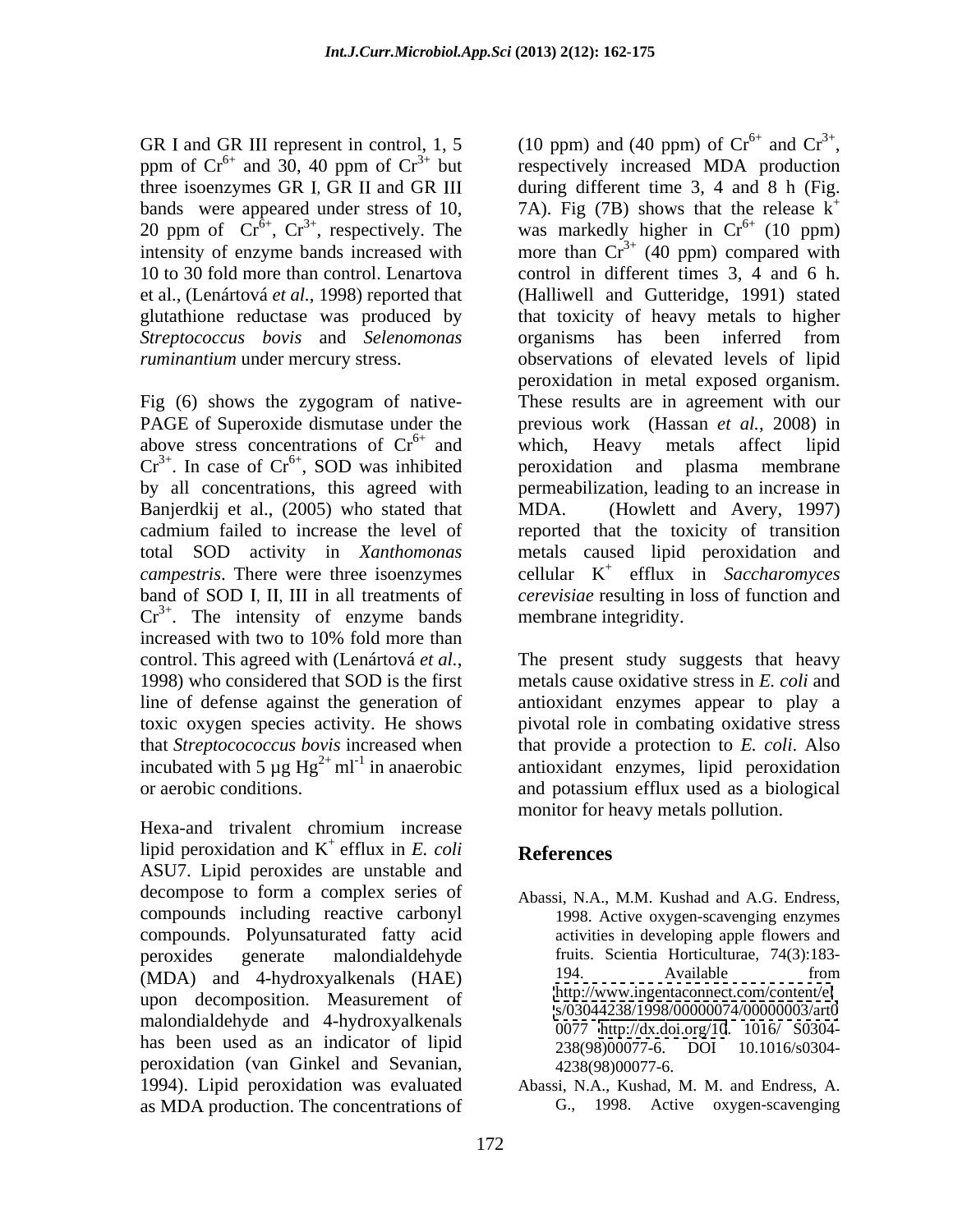flowers and fruits. Sci. Horti. , 74(3 ): 183- 194. Available from 340.

- Banjerdkij, P., P. Vattanaviboon and S. elevates expression of genes in the oxyr resistance to peroxide killing treatment in Xanthomonas campestris. Applied and <http://europepmc.org/abstract/MED/15812>
- Bergey's manual of systematic bacteriology,
- Butow, B.J., D. Wynne and E. Tel-Or, 1997. peridinium gatunense in lake kinneret:
- Cakmak, I. and H. Marschner, 1992. Magnesium deficiency and high light intensity enhance<br>activities of superoxide dismutase. <http://europepmc.org/abstract/MED/16668>
- Chaoui, A., S. Mazhoudi, M.H. Ghorbal and E. [le/pii/S0168945297001155.](le/pii/S0168945297001155) DOI
- Dalton, D.A., F.J. Hanus, S.A. Russell and H.J. legume root nodules. Plant physiology, <http://www.sciencedirect.com/science/artic>

enzymes activities in developing apple 83(4): 789-794. Available from 83(4): 789-794.Available from <http://europepmc.org/abstract/MED/16665> 340.

- <http://www.sciencedirect.com/science/artic> Davis, B.J., 1964. Disc electrophoresis ii [le/pii/S0885576500903138.](le/pii/S0885576500903138) DOI <http://dx.doi.org/10.1006/pmpp.2000.0313>. proteins\*. Annals of the New York Mongkolsuk, 2005. Exposure to cadmium and ohrr regulons and induces crossmethod and application to human serum proteins\*. Annals of the New York Academy of Sciences, 121(2): 404-427. Available from from <http://dx.doi.org/10.1111/j.1749-> [6632.1964.tb14213.x.](6632.1964.tb14213.x) DOI 10.1111/j.1749-6632.1964.tb14213.x.
- Environmental Microbiology, 71(4): 1843- 1849. Available from physiological aspects of plant person assessment of the Available Gaspar; H Greppin; J Lobarzewski; C Penel, 1991. Biochemical, molecular, and physiological aspects of plantperoxidases. Genève: Université de Genève.
- 010. Grant, C.M., G. Perrone and I.W. Dawes, 1998. 2005. The proteobacteria, part a, overlapping defenses for protection against introductory essays Second Edition, Volume 2, G.M. Garrity, ed.-in-chief, Saccharomyces cerevisiae. Biochemical Springer-Verlag, New York, Berlin, Heidelberg. 893-898. Communications, 253(3): 893-898. Superoxide dismutase activity in <http://europepmc.org/abstract/MED/99188> Glutathione and catalase provide hydrogen peroxide in the yeast and Biophysical Research Communications, 253(3): 893-898. Available from from 26.
- Effect of light regime and carbon dioxide Halliwell, B. and J.M.C. Gutteridge, 1991. Free concentration1. Journal of Phycology, radicals in biology and medicine, second 33(5): 787-793. Available from edition: 540 pp. 1989. Free Radical <http://dx.doi.org/10.1111/j.0022-> Biology and Medicine, 10(6): 449-450. [3646.1997.00787.x.](3646.1997.00787.x) DOI 10.1111/j.0022- 3646.1997.00787.x. <http://www.sciencedirect.com/science/artic> activities of superoxide dismutase, 5849(91)90055-8. edition: 540 pp. 1989. Free Radical Available from from [le/pii/0891584991900558.](le/pii/0891584991900558) <http://dx.doi.org/10.1016/0891-> 5849(91)90055-8.
- ascorbate peroxidase, and glutathione Harinasut, P., Poonsopa, D., Roengmongkol, K., reductase in bean leaves. Plant physiology, & Charoensataporn, R. , 2003. Salinity 98(4): 1222-1227. Available from effects on antioxidant enzymes in mulberry effects on antioxidant enzymes in mulberry cultivator. Science Asia, 29: 109-113.
- 779. Hassan, S.H., R.N. Abskharon, S.M. El-Rab and El Ferjani, 1997. Cadmium and zinc induction of lipid peroxidation and effects strain of Pseudomonas aeruginosa isolated on antioxidant enzyme activities in bean (phaseolus vulgaris l.). Plant Science, Journal of Basic Microbiology, 48(3): 168- 127(2): 139-147. Available from <http://www.sciencedirect.com/science/artic> <http://europepmc.org/abstract/MED/18506> A.A. Shoreit, 2008. Isolation, characterization of heavy metal resistant from polluted sites in assiut city, Egypt. 176. Available from 899.
- <http://dx.doi.org/10.1016/S0168-> Hassen, A., N. Saidi, M. Cherif and A. 9452(97)00115-5. **Boudabous**, 1998. Resistance of Evans, 1987. Purification, properties, and Bioresource Technology, 64(1): 7-15. distribution of ascorbate peroxidase in Boudabous, 1998. Resistance of environmental bacteria to heavy metals. Available from from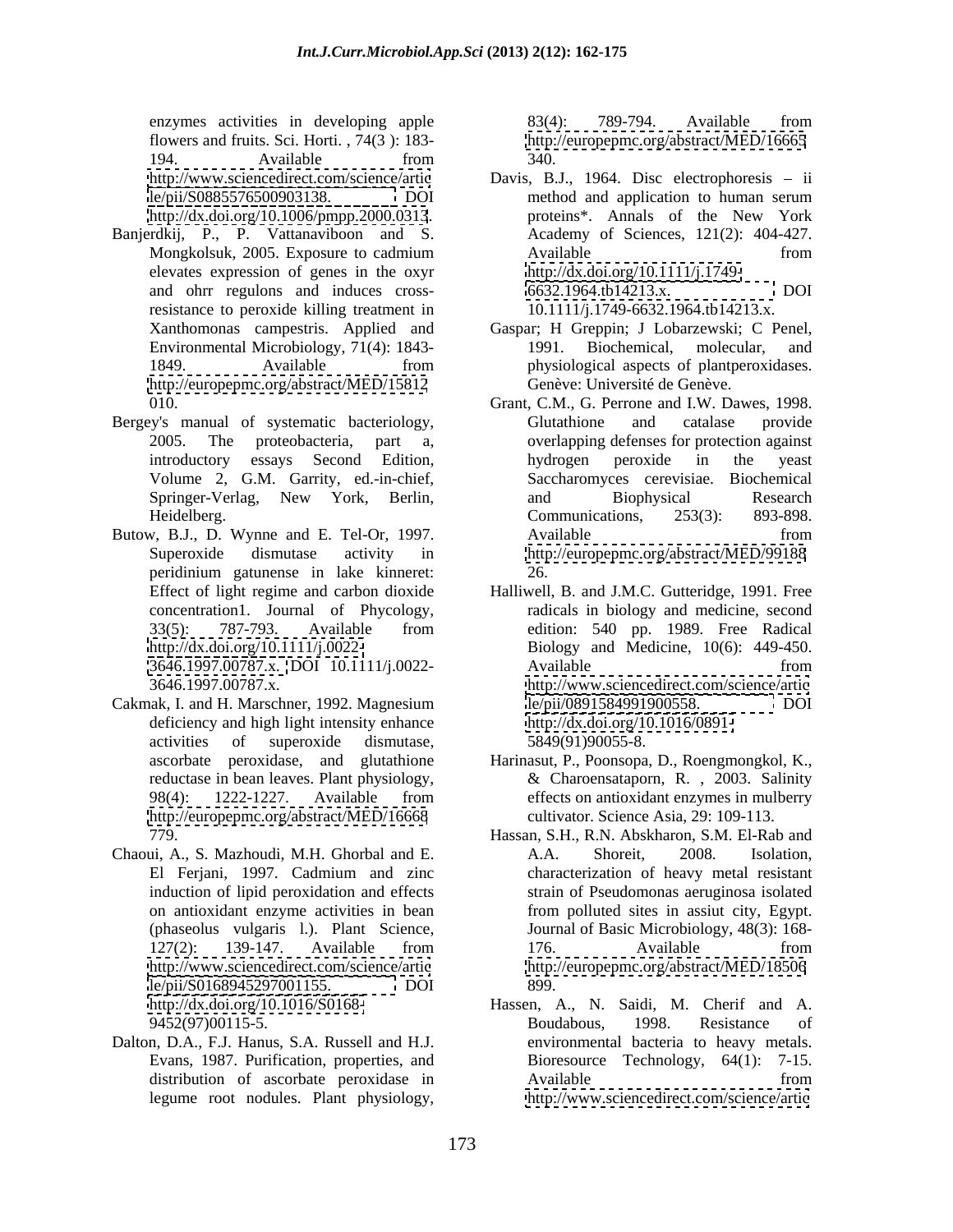- Hassen A., S.N., Cherif M., Boudabous A. ,  $104-109$ . Available from 1998. Resistance of environmental bacteria to heavy metals. Bioresour Technol, 64: 7-
- Howlett, N.G. and S.V. Avery, 1997. Induction of lipid peroxidation during heavy metal unsaturation. Applied and Environmental Microbiology, 63(8): 2971-2976. Available

- resistance of bacteria and its impact on the 315-321.
- 
- Jiang, M. and J. Zhang, 2002. Water stresstriggers the increased generation of reactive oxygen species and up-regulates

- Jianlong, W., M. Zeyu and Z. Xuan, 2004. <http://www.sciencedirect.com/science/artic>
- Kang, K.-S., C.-J. Lim, T.-J. Han, J.-C. Kim and C.-D. Jin, 1999. Changes in the isozyme response to aminotriazole in leaves
- Kushkevych, I.V., S.O. Hnatush and H.V. Mutenko, 2011. Glutathione level of

le/pii/S0960852497001612. DOI desulfovibrio desulfuricans imv k-6 under <http://dx.doi.org/10.1016/S0960-> the influence of heavy metal salts. 8524(97)00161-2. Ukrainskii biokhimicheskii zhurnal, 83(6): 104-109. Available from <http://europepmc.org/abstract/MED/22364> 026.

- 15. Lee, M. and H. Shin, 2003. Cadmium-induced stress in Saccharomyces cerevisiae and Journal of Applied Phycology, 15(1): 13 influence of plasma membrane fatty acid 19. Available from changes in antioxidant enzymes from the marine alga nannochloropsis oculata. 19. Available from <http://dx.doi.org/10.1023/A%3A10229036> 02365. DOI 10.1023/a:1022903602365.
- from Lee, M.Y., 1997. The changes of peroxidase <http://europepmc.org/abstract/MED/92511> activity and isoperoxidase patterns from 84. pine needles under the salinary stress The Hussein, K. A. and J. H. Joo, 2013. Heavy metal activity and isoperoxidase patterns from Korean Journal of Ecology 20 (5): 315-321.
- production of antioxidant enzymes. Lenártová, V., K.N. Holovská and P. Javorský, African Journal of Microbiology Research, 1998. The influence of mercury on the Vol. 7(20): 2288-2296. antioxidant enzyme activity of rumen Imlay, J.A., 2002. How oxygen damages bacteria Streptococcus bovis and microbes: Oxygen tolerance and obligate Selenomonas ruminantium. FEMS anaerobiosis. In: Advances in microbial Microbiology Ecology, 27(4): 319-325. physiology. Academic Press: pp: 111-153. induced abscisic acid accumulation bacteria Streptococcus bovis and Selenomonas ruminantium. FEMS Available from from <http://www.sciencedirect.com/science/artic> [le/pii/S0168649698000774.](le/pii/S0168649698000774) <http://dx.doi.org/10.1016/S0168-> 6496(98)00077-4.
	- the activities of antioxidant enzymes in Lowry, O.H., N.J. Rosebrough, A.L. Farr and maize leaves. Journal of Experimental R.J. Randall, 1951. Protein measurement Botany, 53(379): 2401-2410. Available with the folin phenol reagent. The Journal from of Biological Chemistry, 193(1): 265-275. <http://europepmc.org/abstract/MED/12432> Available from 032. <http://europepmc.org/abstract/MED/14907> Available from from 713.
	- Response of Saccharomyces cerevisiae to Mac Faddin, J.F., 1985 Media for isolation chromium stress. Process Biochemistry, 39(10): 1231-1235. Available from cultivation-identification-maintenance of medical bacteria. Vol.1. Baltimore, MD.: Williams & Wilkins.
	- [le/pii/S0032959203002553.](le/pii/S0032959203002553) DOI Mergeay, M., 1995. Heavy metal resistances in <http://dx.doi.org/10.1016/S0032-> microbial ecosystems. In: Molecular 9592(03)00255-3. Microbial Ecology Manual, A. L. AkkermansJ. Elsas and F. Bruijn, (Eds.). Springer Netherlands: pp: 439-455.
	- composition of antioxidant enzymes in Misra, H.P. and I. Fridovich, 1972. The role of ofarabidopsis thaliana. J. Plant Biol., 42(3): epinephrine and a simple assay for 187-193. Available from superoxide dismutase. The Journal of <http://dx.doi.org/10.1007/BF03030477>. Biological Chemistry, 247(10): 3170-3175. DOI 10.1007/bf03030477. Available throm **Available** from superoxide anion in the autoxidation of superoxide dismutase. The Journal of Available from from <http://europepmc.org/abstract/MED/46238> 45.